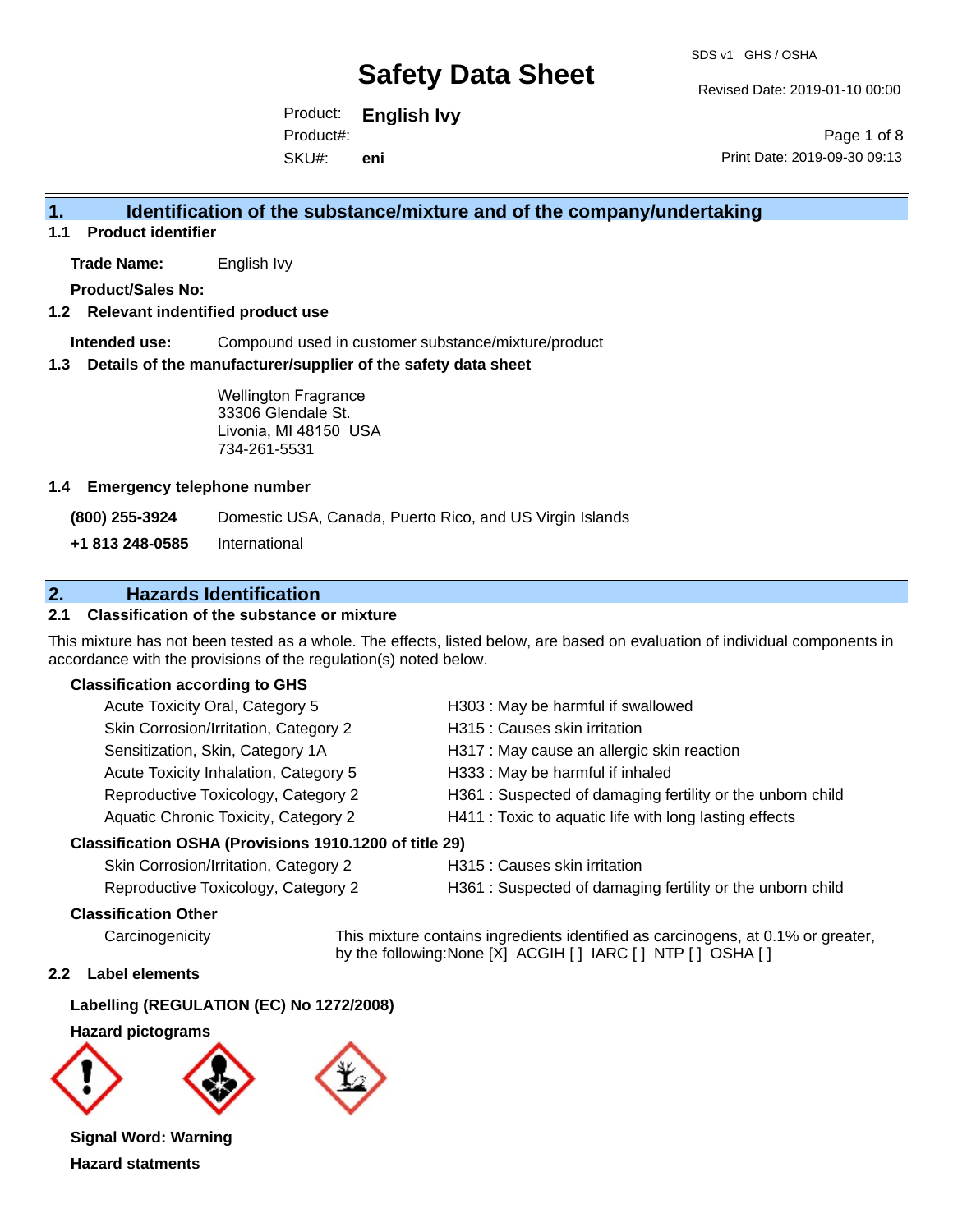#### SDS v1 GHS / OSHA

# **Safety Data Sheet**

Product: **English Ivy** SKU#: Product#: **eni**

|                      | SKU#:<br>eni                                                      | Print Date: 2019-09-30 09:13                                             |
|----------------------|-------------------------------------------------------------------|--------------------------------------------------------------------------|
| H <sub>303</sub>     | May be harmful if swallowed                                       |                                                                          |
| H315                 | Causes skin irritation                                            |                                                                          |
| H317                 | May cause an allergic skin reaction                               |                                                                          |
| H319                 | Causes serious eye irritation                                     |                                                                          |
| H333                 | May be harmful if inhaled                                         |                                                                          |
| H361                 | Suspected of damaging fertility or the unborn child               |                                                                          |
| H411                 | Toxic to aquatic life with long lasting effects                   |                                                                          |
|                      | <b>Precautionary Statements</b>                                   |                                                                          |
| <b>Prevention:</b>   |                                                                   |                                                                          |
| P <sub>201</sub>     | Obtain special instructions before use                            |                                                                          |
| P202                 |                                                                   | Do not handle until all safety precautions have been read and understood |
| P <sub>264</sub>     | Wash hands thoroughly after handling                              |                                                                          |
| P272                 |                                                                   | Contaminated work clothing should not be allowed out of the workplace    |
| P273                 | Avoid release to the environment                                  |                                                                          |
| P281                 | Use personal protective equipment as required                     |                                                                          |
| <b>Response:</b>     |                                                                   |                                                                          |
| $P302 + P352$        | IF ON SKIN: Wash with soap and water                              |                                                                          |
| $P304 + P312$        |                                                                   | IF INHALED: Call a POISON CENTER or doctor/physician if you feel unwell  |
| $P308 + P313$        | IF exposed or concerned: Get medical advice/attention             |                                                                          |
| P312                 | Call a POISON CENTER or doctor/physician if you feel unwell       |                                                                          |
| P333 + P313          | If skin irritation or a rash occurs: Get medical advice/attention |                                                                          |
| P362                 | Take off contaminated clothing and wash before reuse              |                                                                          |
| P363                 | Wash contaminated clothing before reuse                           |                                                                          |
| P391                 | <b>Collect Spillage</b>                                           |                                                                          |
| <b>Other Hazards</b> |                                                                   |                                                                          |
| no data available    |                                                                   |                                                                          |

### **3. Composition/Information on Ingredients**

#### **3.1 Mixtures**

**2.3 Other Hazards**

This product is a complex mixture of ingredients, which contains among others the following substance(s), presenting a health or environmental hazard within the meaning of the UN Globally Harmonized System of Classification and Labeling of Chemicals (GHS):

| CAS#<br>Ingredient       | EC#                                | Conc.<br>Range | <b>GHS Classification</b>           |
|--------------------------|------------------------------------|----------------|-------------------------------------|
| 84-66-2                  | 201-550-6                          | $60 - 70%$     | H316; H402                          |
| Diethyl phthalate        |                                    |                |                                     |
| $80 - 54 - 6$            | 201-289-8                          | $5 - 10 \%$    | H227; H302; H315; H317; H361; H401; |
|                          | <b>Butylphenyl Methylpropional</b> |                | H412                                |
| 118-58-1                 | 204-262-9                          | $5 - 10 \%$    | H303; H317; H320; H401; H412        |
| <b>Benzyl Salicylate</b> |                                    |                |                                     |
| 1222-05-5                | 214-946-9                          | $2 - 5 \%$     | H316; H400; H410                    |
|                          | Hexamethylindanopyran              |                |                                     |

Revised Date: 2019-01-10 00:00

Page 2 of 8 Print Date: 2019-09-30 09:13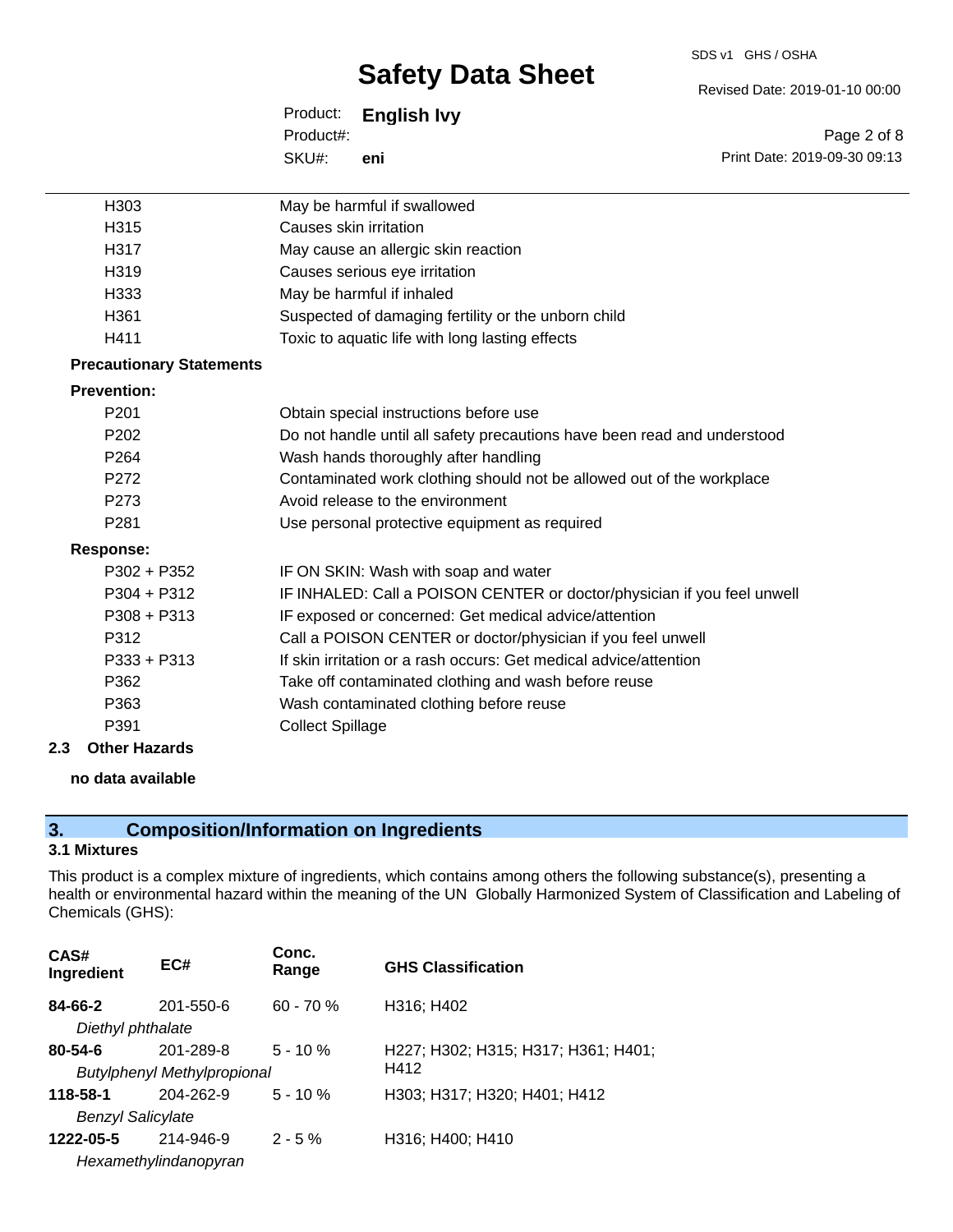SDS v1 GHS / OSHA

Revised Date: 2019-01-10 00:00

Print Date: 2019-09-30 09:13

Page 3 of 8

Product: **English Ivy**

Product#:

SKU#: **eni**

| CAS#<br>Ingredient                                       | EC#                          | Conc.<br>Range | <b>GHS Classification</b>                                                   |
|----------------------------------------------------------|------------------------------|----------------|-----------------------------------------------------------------------------|
| 101-86-0                                                 | 202-983-3                    | $2 - 5%$       | H303; H316; H317; H400; H411                                                |
|                                                          | Hexyl cinnamaldehyde         |                |                                                                             |
| 78-70-6                                                  | 201-134-4                    | $2 - 5%$       | H227; H303; H315; H317; H319; H402                                          |
| Linalool                                                 |                              |                |                                                                             |
| 58430-94-7                                               | 261-245-9                    | $2 - 5%$       | H227; H303; H315; H401; H411                                                |
|                                                          | 3,5,5-Trimethylhexyl acetate |                |                                                                             |
| 140-11-4                                                 | 205-399-7                    | $1 - 2%$       | H303; H401; H412                                                            |
| Benzyl acetate                                           |                              |                |                                                                             |
| $60-12-8$                                                | 200-456-2                    | $1 - 2%$       | H302; H313; H316; H319                                                      |
| phenethyl alcohol                                        |                              |                |                                                                             |
| 2050-08-0                                                | 218-080-2                    | $1 - 2%$       | H302; H400; H410                                                            |
| Amyl salicylate                                          |                              |                |                                                                             |
| $98 - 55 - 5$                                            | 202-680-6                    | $1 - 2%$       | H227; H303; H315; H319; H401                                                |
| <b>Terpineol</b>                                         |                              |                |                                                                             |
| 14901-07-6                                               | 238-969-9                    | $1 - 2%$       | H316; H401; H411                                                            |
| beta-lonone                                              |                              |                |                                                                             |
| 31906-04-4                                               | 250-863-4                    | $1 - 2%$       | H317; H402                                                                  |
| Hydroxyisohexyl 3-cyclohexene carboxaldehyde             |                              |                |                                                                             |
| 57378-68-4                                               | 260-709-8                    | $0.1 - 1.0 \%$ | H302; H315; H317; H318; H400; H410                                          |
|                                                          |                              |                | delta-1-(2,6,6-Trimethyl-3-cyclohexen-1-yl)-2-buten-1-one (delta-Damascone) |
| See Section 16 for full text of GHS classification codes |                              |                |                                                                             |
|                                                          |                              |                |                                                                             |

See Section 16 for full text of GHS classification codes which where not shown in section 2 Total Hydrocarbon Content (%  $w/w$ ) = 0.10

#### **4. First Aid Measures**

# **4.1 Description of first aid measures Inhalation:** Remove from exposure site to fresh air and keep at rest. Obtain medical advice. **Eye Exposure:** FIUSh immediately with water for at least 15 minutes. Contact physician if symptoms persist. **Skin Exposure: Remove contaminated clothes. Wash thoroughly with water (and soap).** Remove contaminated clothes. Wash thoroughly with water (and soap). Contact physician if symptoms persist. **Ingestion: Rinse mouth with water and obtain medical advice. In all of the state of the Rinse mouth with water and obtain medical advice. 4.2 Most important symptoms and effects, both acute and delayed Symptoms:** no data available Risks: **Risks:** Refer to Section 2.2 "Hazard Statements" **4.3 Indication of any immediate medical attention and special treatment needed**

**Treatment:** Refer to Section 2.2 "Response"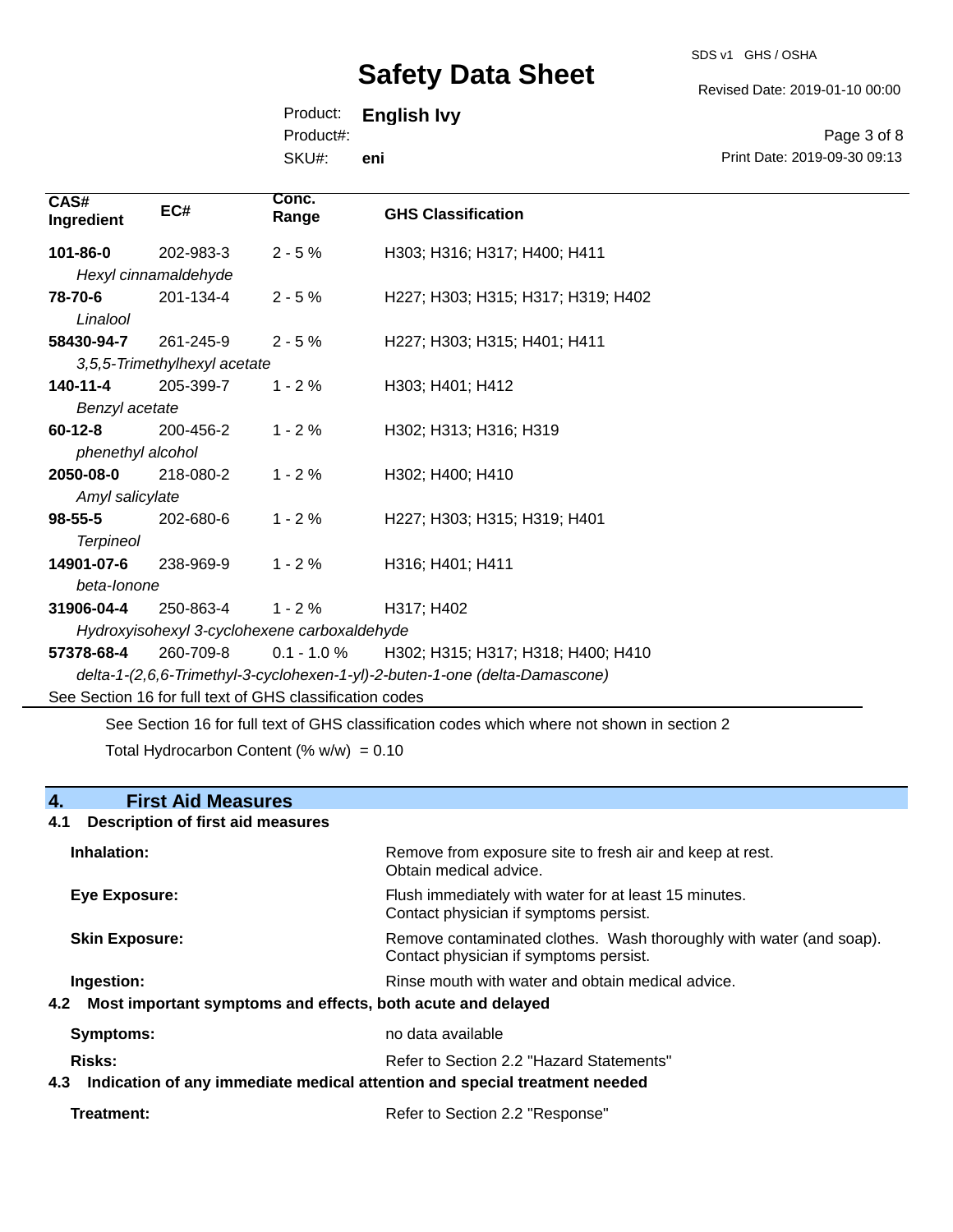SDS v1 GHS / OSHA

Revised Date: 2019-01-10 00:00

Product: **English Ivy** SKU#: Product#: **eni**

Page 4 of 8 Print Date: 2019-09-30 09:13

| 5.<br><b>Fire-Fighting measures</b>                                                        |                                          |
|--------------------------------------------------------------------------------------------|------------------------------------------|
| <b>Extinguishing media</b><br>5.1                                                          |                                          |
| Suitable:                                                                                  | Carbon dioxide (CO2), Dry chemical, Foam |
| Unsuitable<br>Do not use a direct water jet on burning material                            |                                          |
| 5.2 Special hazards arising from the substance or mixture                                  |                                          |
| During fire fighting:<br>Water may be ineffective<br><b>Advice for firefighters</b><br>5.3 |                                          |
| <b>Further information:</b>                                                                | Standard procedure for chemical fires    |

#### **6. Accidental Release Measures**

#### **6.1 Personal precautions, protective equipment and emergency procedures**

Avoid inhalation and contact with skin and eyes. A self-contained breathing apparatus is recommended in case of a major spill.

#### **6.2 Environmental precautions**

Keep away from drains, soil, and surface and groundwater.

#### **6.3 Methods and materials for containment and cleaning up**

Clean up spillage promptly. Remove ignition sources. Provide adequate ventilation. Avoid excessive inhalation of vapors. Gross spillages should be contained by use of sand or inert powder and disposed of according to the local regulations.

#### **6.4 Reference to other sections**

Not Applicable

### **7. Handling and Storage**

#### **7.1 Precautions for safe handling**

Apply according to good manufacturing and industrial hygiene practices with proper ventilation. Do not drink, eat or smoke while handling. Respect good personal hygiene.

#### **7.2 Conditions for safe storage, including any incompatibilities**

Store in a cool, dry and ventilated area away from heat sources and protected from light in tightly closed original container. Avoid uncoated metal container. Keep air contact to a minimum.

#### **7.3 Specific end uses**

No information available

#### **8. Exposure Controls/Personal Protection**

#### **8.1 Control parameters**

| <b>Exposure Limits:</b>      |                   |                              |              |       |             |                                                  |
|------------------------------|-------------------|------------------------------|--------------|-------|-------------|--------------------------------------------------|
| <b>Component</b>             |                   |                              | <b>ACGIH</b> | ACGIH | <b>OSHA</b> | <b>OSHA</b><br>TWA ppm STEL ppm TWA ppm STEL ppm |
| 84-66-2                      | Diethyl phthalate |                              |              |       |             |                                                  |
| 140-11-4                     | Benzyl acetate    |                              | 10           |       |             |                                                  |
| <b>Engineering Controls:</b> |                   | Use local exhaust as needed. |              |       |             |                                                  |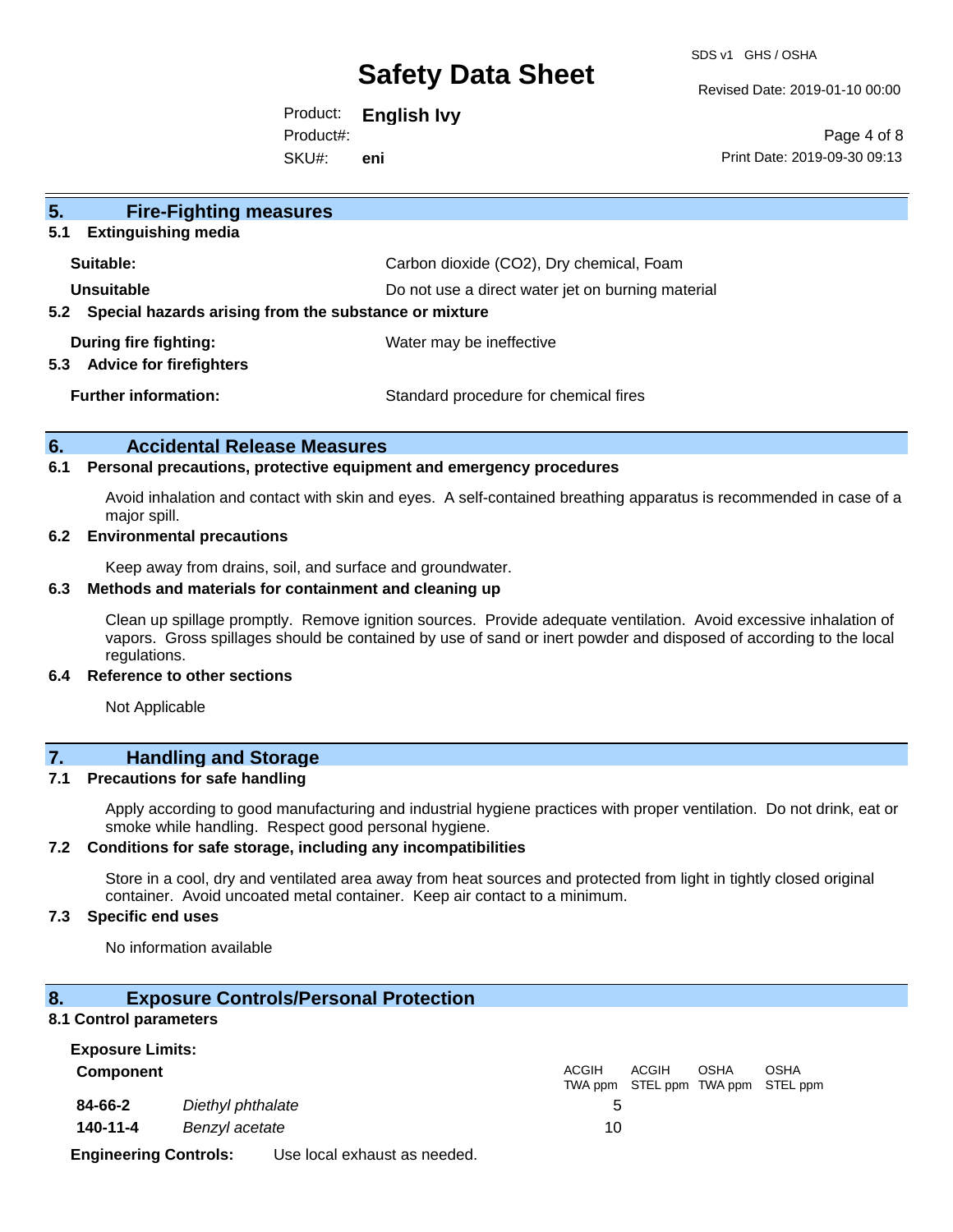SDS v1 GHS / OSHA

Revised Date: 2019-01-10 00:00

Product: **English Ivy** SKU#: Product#: **eni**

Page 5 of 8 Print Date: 2019-09-30 09:13

#### **8.2 Exposure controls - Personal protective equipment**

| Eye protection:                | Tightly sealed goggles, face shield, or safety glasses with brow guards and side shields, etc.<br>as may be appropriate for the exposure |
|--------------------------------|------------------------------------------------------------------------------------------------------------------------------------------|
| <b>Respiratory protection:</b> | Avoid excessive inhalation of concentrated vapors. Apply local ventilation where appropriate.                                            |
| <b>Skin protection:</b>        | Avoid Skin contact. Use chemically resistant gloves as needed.                                                                           |

### **9. Physical and Chemical Properties**

#### **9.1 Information on basic physical and chemical properties**

| Appearance:                  | Liquid                        |
|------------------------------|-------------------------------|
| Odor:                        | <b>Conforms to Standard</b>   |
| Color:                       | Colorless to Yellow Tint (G1) |
| <b>Viscosity:</b>            | Liquid                        |
| <b>Freezing Point:</b>       | Not determined                |
| <b>Boiling Point:</b>        | Not determined                |
| <b>Melting Point:</b>        | Not determined                |
| <b>Flashpoint (CCCFP):</b>   | >200 F (93.33 C)              |
| <b>Auto flammability:</b>    | Not determined                |
| <b>Explosive Properties:</b> | None Expected                 |
| <b>Oxidizing properties:</b> | None Expected                 |
| Vapor Pressure (mmHg@20 C):  | 0.0469                        |
| %VOC:                        | 0.05                          |
| Specific Gravity @ 25 C:     | 1.0530                        |
| Density @ 25 C:              | 1.0500                        |
| Refractive Index @ 20 C:     | 1.4990                        |
| Soluble in:                  | Oil                           |

### **10. Stability and Reactivity**

| 10.1 Reactivity                         | None                                               |
|-----------------------------------------|----------------------------------------------------|
| <b>10.2 Chemical stability</b>          | Stable                                             |
| 10.3 Possibility of hazardous reactions | None known                                         |
| <b>10.4 Conditions to avoid</b>         | None known                                         |
| 10.5 Incompatible materials             | Strong oxidizing agents, strong acids, and alkalis |
| 10.6 Hazardous decomposition products   | None known                                         |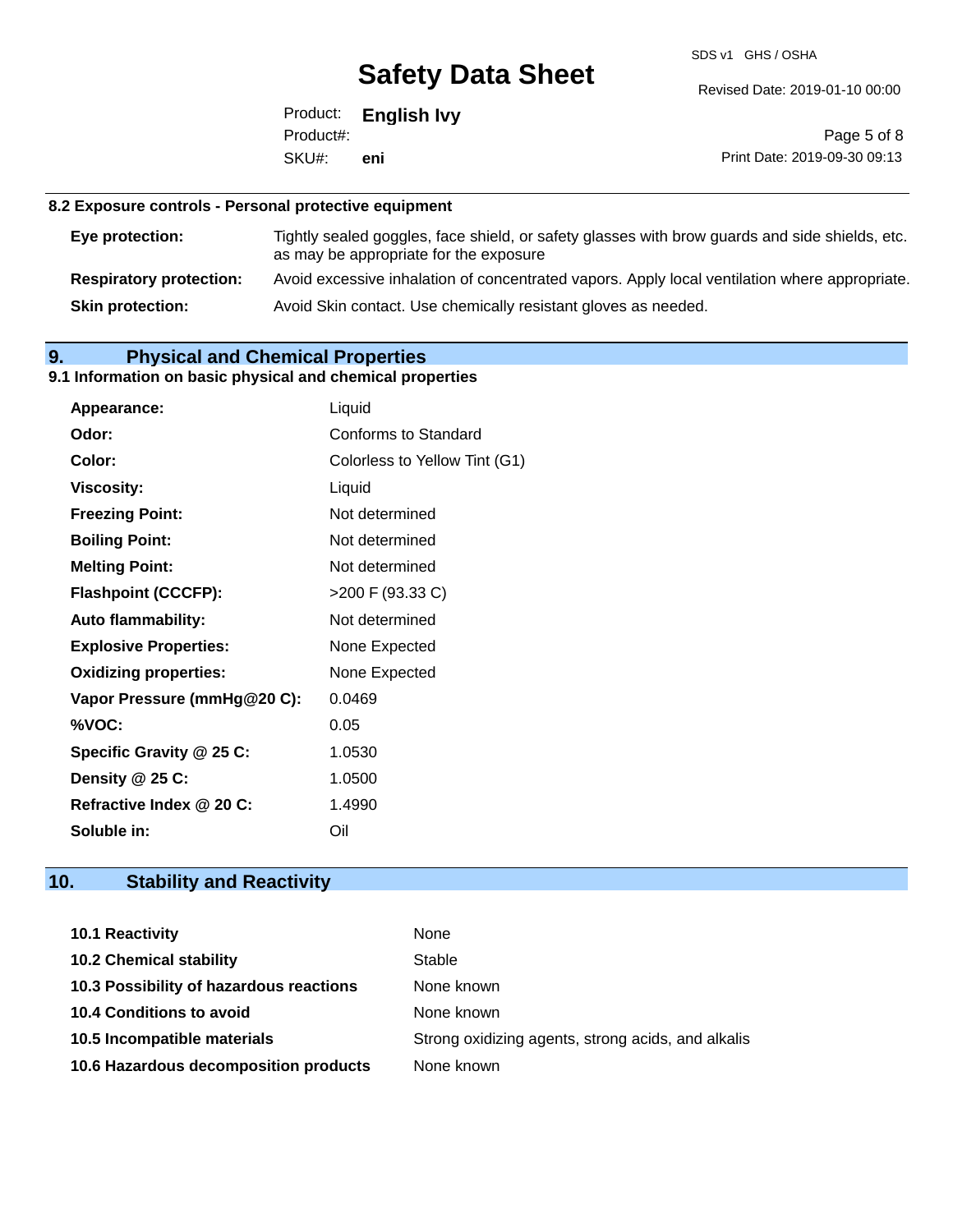SDS v1 GHS / OSHA

Revised Date: 2019-01-10 00:00

Product: **English Ivy** SKU#: Product#: **eni**

Page 6 of 8 Print Date: 2019-09-30 09:13

#### **11.1 Toxicological Effects**

Acute Toxicity Estimates (ATEs) based on the individual Ingredient Toxicity Data utilizing the "Additivity Formula"

| Acute toxicity - Oral - (Rat) mg/kg                | (LD50: 4694.1095) May be harmful if swallowed            |
|----------------------------------------------------|----------------------------------------------------------|
| Acute toxicity - Dermal - (Rabbit) mg/kg           | Not classified - the classification criteria are not met |
| Acute toxicity - Inhalation - (Rat) mg/L/4hr       | (LD50: 23.7087) May be harmful if inhaled                |
| <b>Skin corrosion / irritation</b>                 | May be harmful if inhaled                                |
| Serious eye damage / irritation                    | Causes serious eye irritation                            |
| <b>Respiratory sensitization</b>                   | Not classified - the classification criteria are not met |
| <b>Skin sensitization</b>                          | May cause an allergic skin reaction                      |
| <b>Germ cell mutagenicity</b>                      | Not classified - the classification criteria are not met |
| Carcinogenicity                                    | Not classified - the classification criteria are not met |
| <b>Reproductive toxicity</b>                       | Suspected of damaging fertility or the unborn child      |
| Specific target organ toxicity - single exposure   | Not classified - the classification criteria are not met |
| Specific target organ toxicity - repeated exposure | Not classified - the classification criteria are not met |
| <b>Aspiration hazard</b>                           | Not classified - the classification criteria are not met |

### **12. Ecological Information**

**12.1 Toxicity**

| <b>Acute acquatic toxicity</b>     | Not classified - the classification criteria are not met |
|------------------------------------|----------------------------------------------------------|
| <b>Chronic acquatic toxicity</b>   | Toxic to aquatic life with long lasting effects          |
| <b>Toxicity Data on soil</b>       | no data available                                        |
| <b>Toxicity on other organisms</b> | no data available                                        |
|                                    |                                                          |
| 12.2 Persistence and degradability | no data available                                        |
| 12.3 Bioaccumulative potential     | no data available                                        |
| 12.4 Mobility in soil              | no data available                                        |
| 12.5 Other adverse effects         | no data available                                        |
|                                    |                                                          |

#### **13. Disposal Conditions**

#### **13.1 Waste treatment methods**

Do not allow product to reach sewage systems. Dispose of in accordance with all local and national regulations. Send to a licensed waste management company.The product should not be allowed to enter drains, water courses or the soil. Do not contaminate ponds, waterways or ditches with chemical or used container.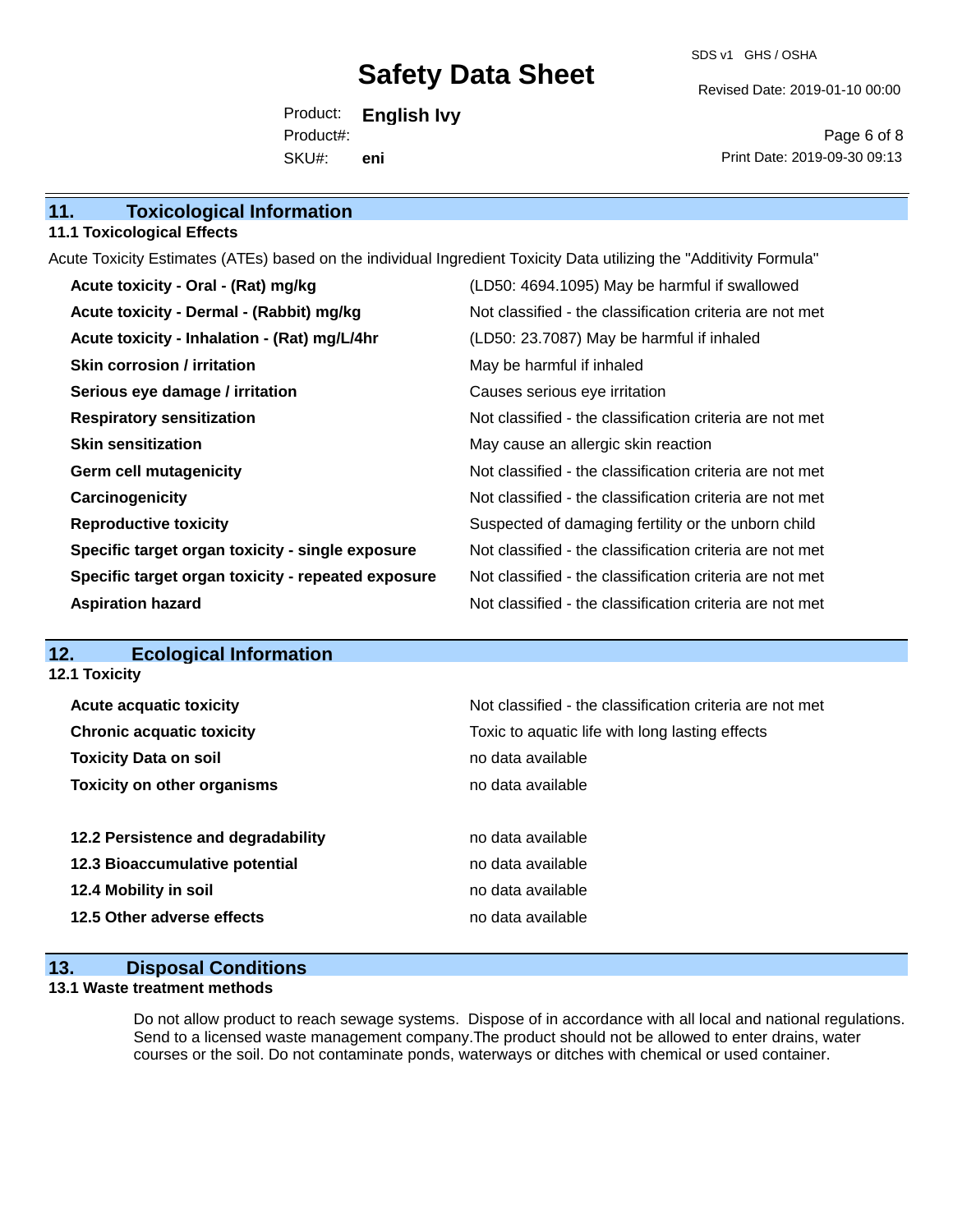SDS v1 GHS / OSHA

Revised Date: 2019-01-10 00:00

Product: **English Ivy** SKU#: Product#: **eni**

Page 7 of 8 Print Date: 2019-09-30 09:13

# **14. Transport Information**

| <b>Marine Pollutant</b>                                       | Yes. Ingredient of greatest environmental impact:<br>1222-05-5: (2 - 5 %) : Hexamethylindanopyran |              |                                     |                 |               |
|---------------------------------------------------------------|---------------------------------------------------------------------------------------------------|--------------|-------------------------------------|-----------------|---------------|
| <b>Regulator</b>                                              |                                                                                                   | <b>Class</b> | <b>Pack Group</b>                   | <b>Sub Risk</b> | UN-nr.        |
| U.S. DOT (Non-Bulk)                                           |                                                                                                   |              | Not Regulated - Not Dangerous Goods |                 |               |
| <b>Chemicals NOI</b>                                          |                                                                                                   |              |                                     |                 |               |
| <b>ADR/RID (International Road/Rail)</b>                      |                                                                                                   |              |                                     |                 |               |
| <b>Environmentally Hazardous</b><br>Substance, Liquid, n.o.s. |                                                                                                   | 9            | Ш                                   |                 | <b>UN3082</b> |
| <b>IATA (Air Cargo)</b>                                       |                                                                                                   |              |                                     |                 |               |
| <b>Environmentally Hazardous</b><br>Substance, Liquid, n.o.s. |                                                                                                   | 9            | Ш                                   |                 | <b>UN3082</b> |
| <b>IMDG (Sea)</b>                                             |                                                                                                   |              |                                     |                 |               |
| <b>Environmentally Hazardous</b><br>Substance, Liquid, n.o.s. |                                                                                                   | 9            | Ш                                   |                 | UN3082        |

| 15.                                      | <b>Regulatory Information</b>             |                                                              |
|------------------------------------------|-------------------------------------------|--------------------------------------------------------------|
| <b>U.S. Federal Regulations</b>          |                                           |                                                              |
|                                          | <b>TSCA (Toxic Substance Control Act)</b> | All components of the substance/mixture are listed or exempt |
|                                          | 40 CFR(EPCRA, SARA, CERCLA and CAA)       | This product contains the following components:              |
| 84-66-2                                  | $201 - 550 - 6$ 60 - 70 %                 | Diethyl phthalate                                            |
| <b>U.S. State Regulations</b>            |                                           |                                                              |
| <b>California Proposition 65 Warning</b> |                                           | No Warning required                                          |
| <b>Canadian Regulations</b>              |                                           |                                                              |
| <b>DSL</b>                               |                                           | 100.00% of the components are listed or exempt.              |

# **16. Other Information**

#### **GHS H-Statements referred to under section 3 and not listed in section 2**

| H227 : Combustible liquid                                | H302 : Harmful if swallowed                                    |
|----------------------------------------------------------|----------------------------------------------------------------|
| H313: May be harmful in contact with skin                | H316 : Causes mild skin irritation                             |
| H317 : May cause an allergic skin reaction               | H318 : Causes serious eye damage                               |
| H319 : Causes serious eye irritation                     | H320 : Causes eye irritation                                   |
| H400 : Very Toxic to aquatic life                        | H401 : Toxic to aquatic life                                   |
| H402 : Harmful to aquatic life                           | H410 : Very toxic to aquatic life with long lasting<br>effects |
| H412 : Harmful to aquatic life with long lasting effects |                                                                |
| <b>Total Fractional Values</b>                           |                                                                |
| (TFV) Risk                                               | (TFV) Risk                                                     |
| (210.89) Acute Toxicity Inhalation, Category 5           | (27.59) Aquatic Chronic Toxicity, Category 3                   |
| (11.00) Sensitization, Skin, Category 1A                 | (8.68) Skin Corrosion/Irritation, Category 3                   |
| (5.63) Sensitization, Skin, Category 1B                  | (2.71) Aquatic Chronic Toxicity, Category 2                    |